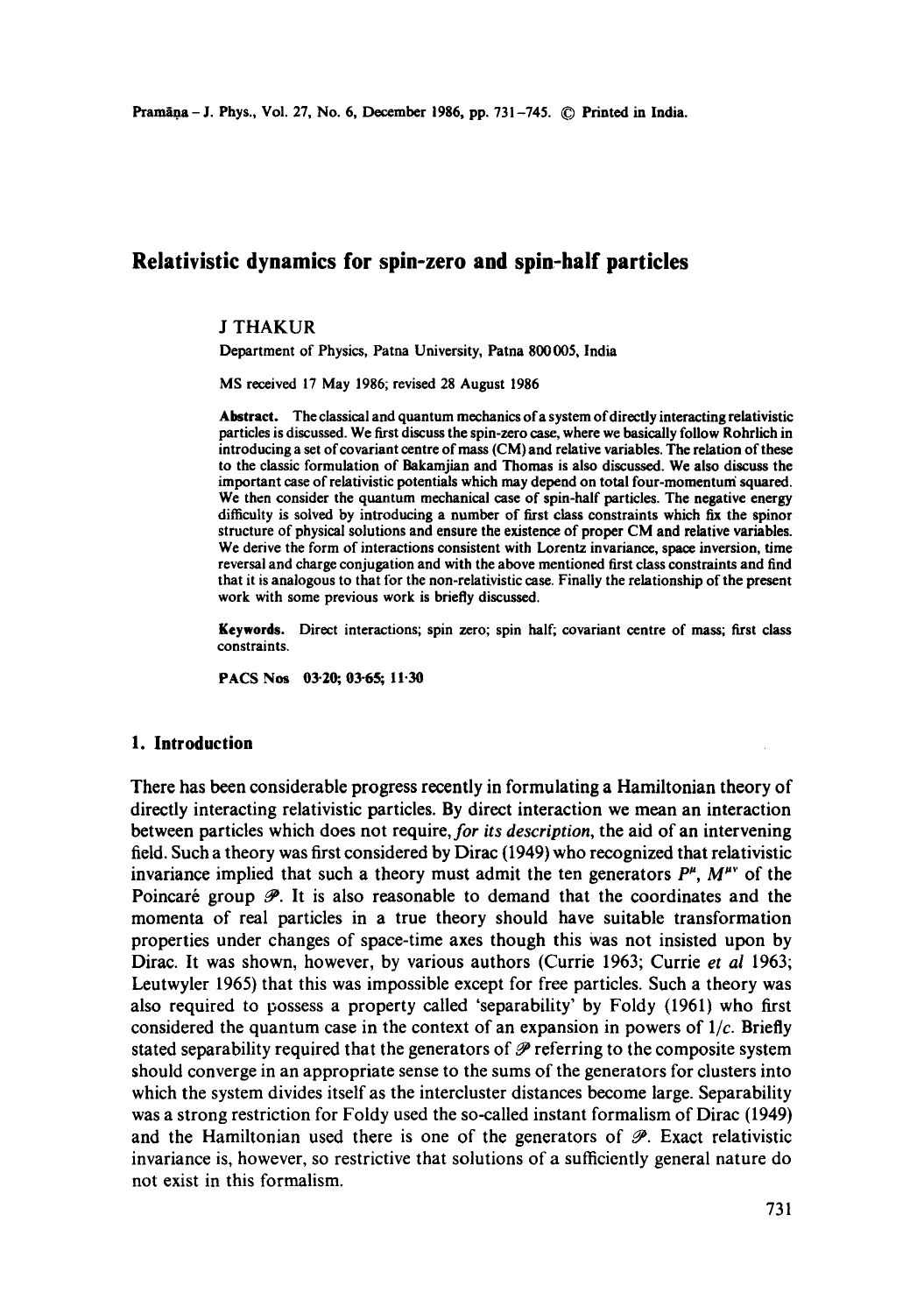## 732 *J Thakur*

Following the original work of Dirac (1964), it was guessed by various authors that non-trivial interactions may be possible within the constraint formalism. In such a formalism one either introduces interactions by modifying the energy momentum relation of a single particle (Komar 1978; Todorov 1980; Sazdjian 1981) or by considering the system as a whole (Rohrlich 1979a,b; King and Rohrlich 1980; Mukunda and Sudarshan 1981; Balachandran *et al* 1982a). Following Rohrlich, we shall formulate our theory here in terms of an overcomplete set of centre of mass (CM) and internal variables subject to certain constraints. These fall into two categories, one of them being a CM constraint involving all internal variables and the other ensuring that these internal variables are orthogonal to the total four-momentum. An explicit form of the CM constraint is however possible in only a few cases such as for two particles of equal mass or in the non-relativistic limit or for free particles. In the alternative procedure of using constituent particle variables, there is, of course, no centre of mass constraint but the time component of the momentum variables must be fixed by mass shell constraints which are known in precisely the above simple cases. For many problems the lack of knowledge of the CM constraint is not a hindrance and so, in general, the CM formalism is preferable. But it suffers from obvious disadvantages when electromagnetic interactions are to be considered. As we are not considering electromagnetic interactions here, we shall stick to the CM formalism.

Our chief new result is the treatment of spin-half particles. But we have also included spin-zero particles here for the sake of completeness and continuity and also because our treatment of these is somewhat different from that of Rohrlich, ours being more in the spirit of Dirac (1964). We have, furthermore, considered more general interactions than those discussed by Rohrlich and have also given explicit expressions for the CM variables. In considering spin-half particles we have to face the familiar negative energy difficulty. We solve it by imposing first class constraints that the kinetic energy of each particle be a positive definite operator within the subspace of physical states. Such a constraint is also needed to ensure the consistency of the CM constraint for the internal position variables, for it is well known that the time derivative of a position operator has a nontrivial spinor structure because of *zitterbewegung* effects. (Consistency of the formalism requires that the time derivative of the CM constraints vanish weakly in some sense. Ensuring this without the introduction of additional second class constraints is required by the demands of preserving the number of degrees of freedom). The first class constraint then amounts to saying that the theory must possess a certain invariance under rotations in the spinor space. This invariance greatly restricts the form of admissible interactions and in fact ensures that the acceptable interactions are precisely those that may be written down in the non-relativistic case except for a dependence on the total four momentum squared. (We discuss this in Appendix B). Invariance of the theory under space inversion and time reversal can be easily demonstrated. To introduce the notion of charge conjugation, it is necessary to enlarge the set of usual coordinates, momenta and spins by the addition of a two-valued operator commuting with space-time variables and denoting the 'particleness' of the constituents. This operator has the value  $+1$  if the constituent is a particle and  $-1$  if it is an antiparticle. The Hamiltonian can then be made charge conjugation invariant. A superselection rule is needed to ensure that physical states correspond to a definite value of this operator for each constituent except in the case of an identical particleantiparticle system such as positronium, when the demands of generalized Pauli exclusion principle (and  $C$  invariance) require that any one constituent be a particle and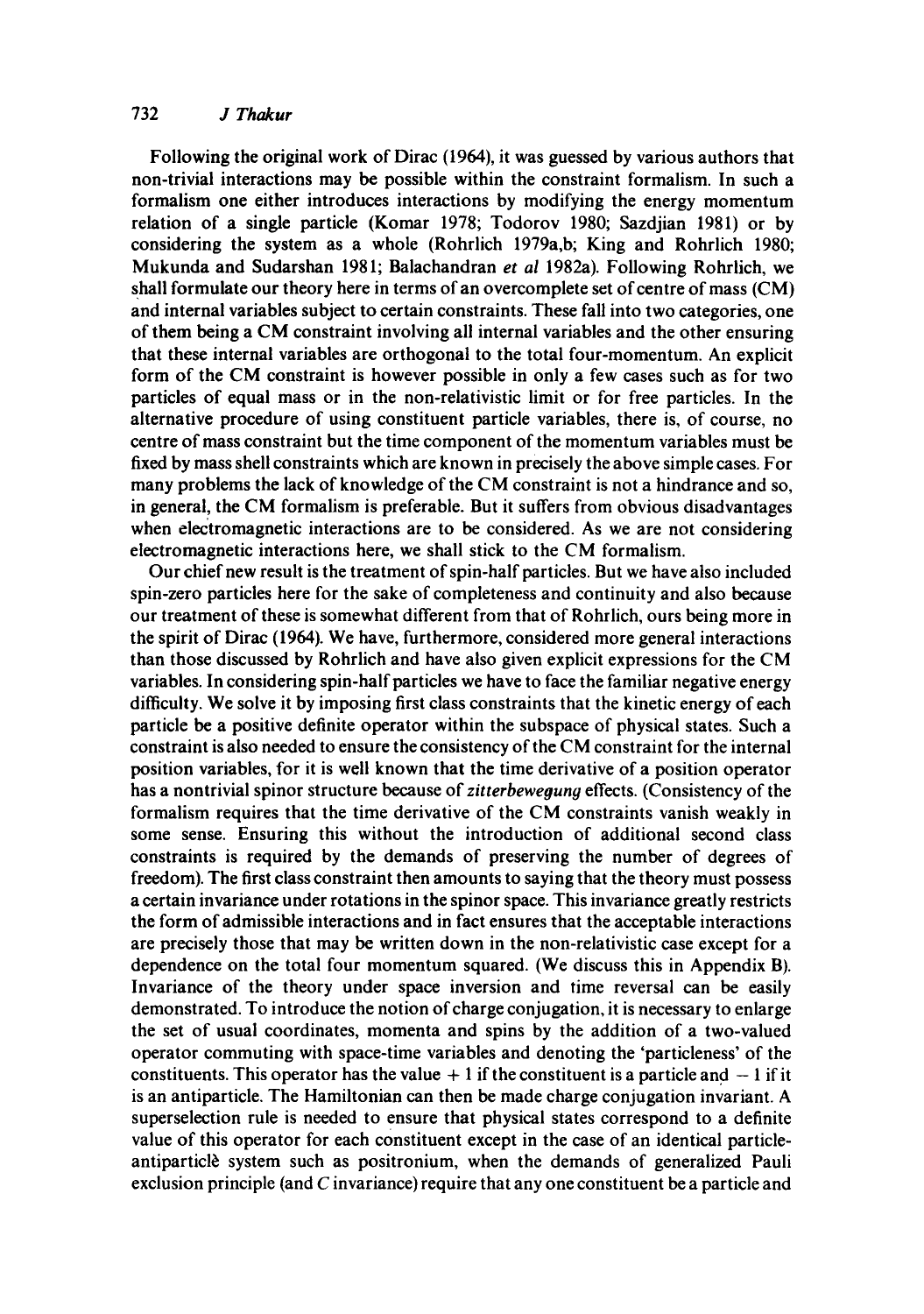the other an antiparticle. Two points may be made. Firstly, although the 'particleness' operator does not explicitly enter the free Hamiltonian in the spin-zero case, it is needed for a unified description of particles and antiparticles and for the construction of a Codd electromagnetic current for the spin-zero case. Secondly, the distinction between particles and antiparticles is unimportant (and 'particleness' operator can be put equal to unity) if one is to consider particles only, as in nuclear physics.

The plan of the paper is as follows. In §2 we consider spin-zero particles. In §3 we consider spin-half particles. We consider in Appendix A the general form of CM constraint. In Appendix B we consider the modifications needed to describe interactions which depend, in effect, on total four-momentum squared.

#### **2. Spin-zero case**

We consider a system of N-structureless particles subject to direct interactions. The system will be described by introducing an  $8N + 8$  dimensional phase space subject to constraints that will be specified shortly. We introduce the total momentum four-vector  $P^{\mu}$  of the system and its canonically conjugate variable  $Q^{\mu}$  will be taken to label the world-line of the CM of the system with respect to the space-time axes of the observer. More precisely  $Q^{\mu}$  labels possible rigid translations of the object and  $P^{\mu}$  is their generator.  $O^{\mu}$  become the coordinates of the CM along the physical path by virtue of constraints satisfied. This point is important for no suitable definition of the CM exist along general paths. The coordinates and momenta of the constituent particles relative to the CM will be denoted by four-vectors  $\xi_{a}^{\mu}$ ,  $\pi_{a}^{\mu}$  ( $a = 1$  to N). These four-vectors turn out to be orthogonal to  $P^{\mu}$  and, therefore, space-like for a physical system (we exclude from consideration light-like composite objects without excluding light-like constituents). We postulate the usual canonical Poisson bracket (PB) relations (with timefavoured metric):

$$
[Q^{\mu}, P^{\nu}] = -g^{\mu\nu}, \qquad (1)
$$

$$
\left[\xi_a^{\mu}, \pi_b^{\nu}\right] = -\delta_{ab} \, g^{\mu\nu} \tag{2}
$$

with other PB's vanishing. For simplicity, we shall view the motion with respect to the time  $t$  recorded by a clock at rest in the CM even though the equations actually possess a 'chronometric invariance' in the sense of Dirac (1964) in that the equations of motion are invariant under the substitution of any invariant time whatsoever. If the canonical equation of motion

$$
\dot{g} \equiv \frac{\mathrm{d}g}{\mathrm{d}t} = [g, H],\tag{3}
$$

is taken over from NR mechanics, one is left with the task of constructing a Hamiltonian H which gives rise to a description with correct relativistic kinematics. The somewhat familiar choice, largely due to Rohrlich (1979a) and with a simple physical interpretation (see below), is

$$
H = \sum_{a} (m_a^2 - \pi_a^2)^{1/2} + V - (P^2)^{1/2}.
$$
 (4)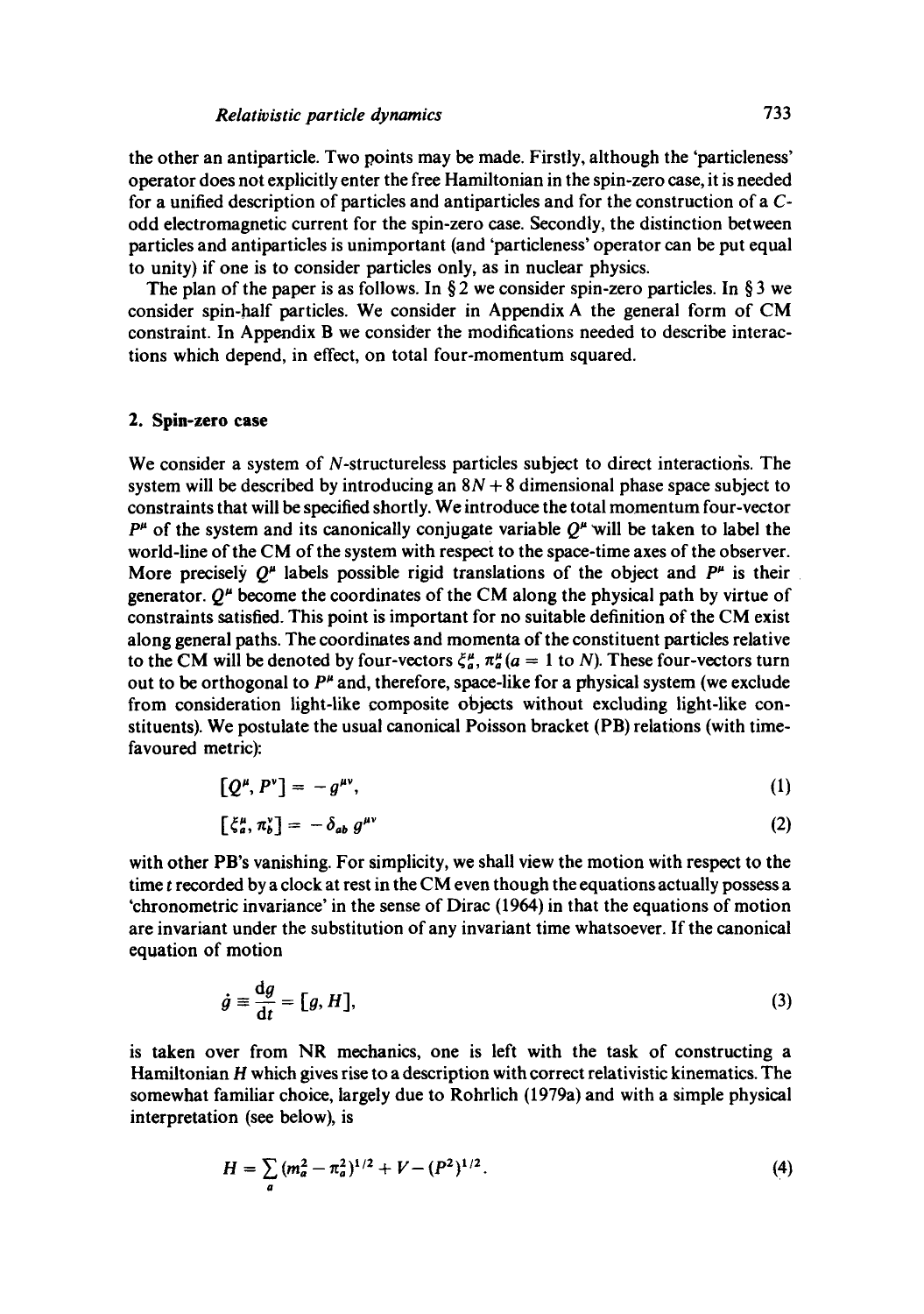Here V is a scalar function of the differences of  $\zeta$ 's and possibly of the momenta. The internal variables are not all independent and a number of constraints can be imposed in a form which is fully consistent with the equations of motion for arbitrary interaction. These take the form of the constraints

$$
\zeta_a \cdot P \approx 0, \quad \pi_a \cdot P \approx 0,\tag{5a, 5b}
$$

which are second class because each of them has non-zero PB with at least one other constraint. Since  $\pi_a^{\mu}$  are the momenta in the CM frame, they satisfy

$$
\sum_{a} \pi_a^{\mu} \approx 0,\tag{6}
$$

which is preserved because V is a function of the differences of  $\xi$ 's. Similarly, since  $\xi$ 's are the position variables relative to the CM they must satisfy a second class constraint of the general form

$$
\sum_{a} \left( u_a \zeta_a^{\mu} + v_a \pi_a^{\mu} \right) \approx 0, \tag{7}
$$

where  $u_a$  and  $v_a$  are certain unknown scalar functions of the  $\pi$ 's and the differences of  $\zeta$ 's chosen so as to preserve the constraint (Appendix A). The explicit form of the constraint is known for general interaction only in the two-particle equal mass case when  $u_a = 1$ ,  $v_a = 0$ . It is also known for free particles, for piece wise constant central potentials and in the NR limit.

The dynamically possible trajectories are fixed by the following Lorentz invariant constraints which are first class (i.e. they have vanishing PB with all other constraints):

$$
\chi_1 \equiv H \approx 0,\tag{8}
$$

$$
\chi_2 \equiv \left(\frac{P_0}{|P_0|} - 1\right) \approx 0. \tag{9}
$$

These constraints have simple physical interpretations. Equation (8) is a realization of the general observation of Dirac (1964) that the Hamiltonian of a theory with chronometric invariance must vanish. With the particular choice (4) of the Hamiltonian, this has the physical significance that the mass of the composite system is the sum of the kinetic energy and the potential energy of the constituents in the CM frame. Equation (9) on the other hand expresses the positivity of the total energy and does not play any dynamical role.

With the constraints (5)-(8) and the circumstance that the initial value of  $Q^0$  is irrelevant, one is left with 6N degrees of freedom. It may be desirable (it is in fact necessary for transition to quantum mechanics) to reformulate the theory so that the superfluous degrees of freedom associated with second class constraints could be eliminated from the dynamical theory. The method for doing this for general constraints is due to and described by Dirac (1964) and consists in introducing a new bracket, the Dirac bracket DB, defined in terms of the old PB and the constraints, such that the DB of the constraints with any dynamical variable vanishes. The constraints can then be considered to be identities or definitions of the superfluous variables. In the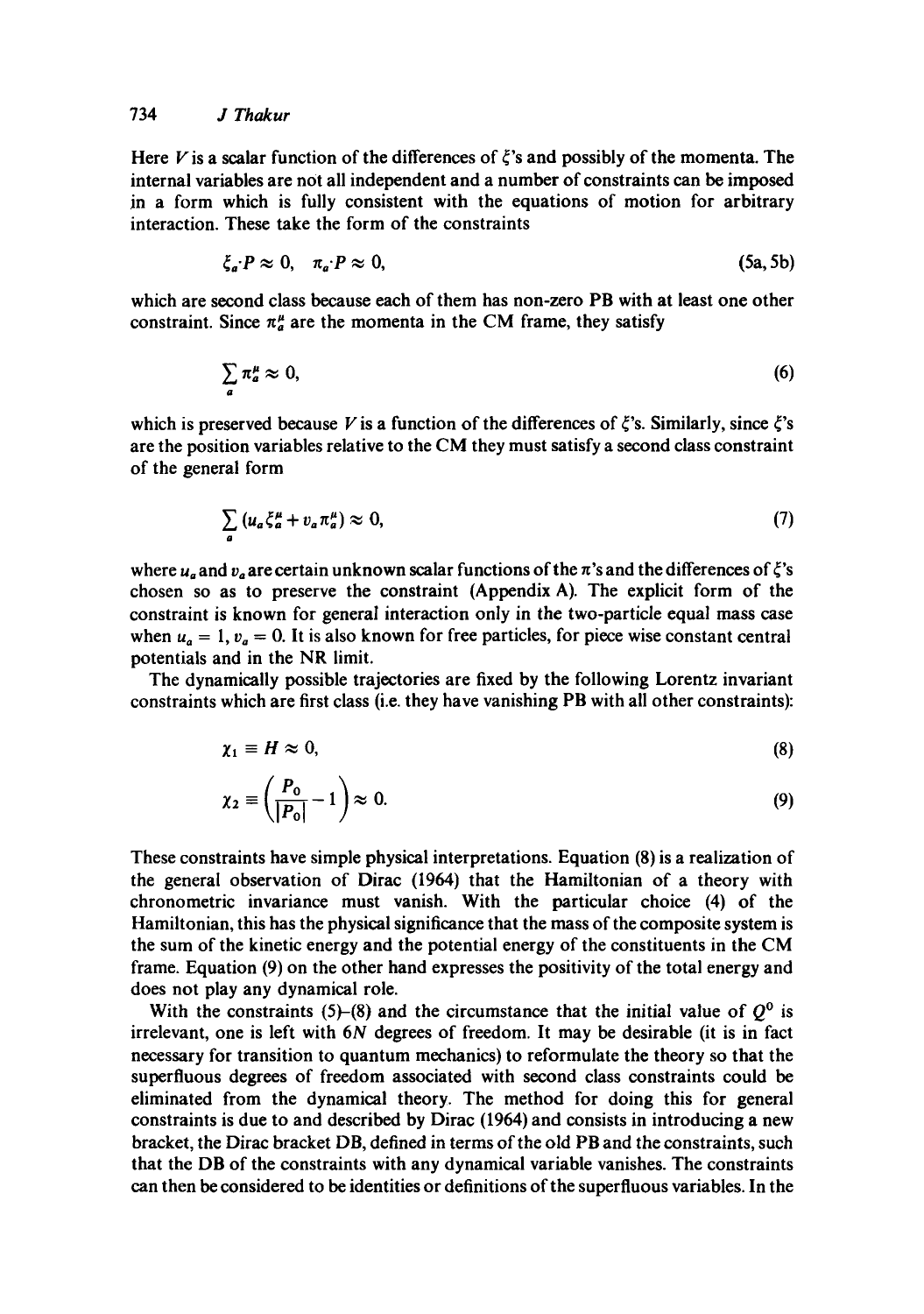present case the DB, incorporating the constraints of (5) which can be written down simply by inspection and which agrees with the result of Dirac prescription, is

$$
\left[\xi_a^\mu, \pi_b^\nu\right]^* = \left(\frac{P^\mu P^\nu}{P^2} - g^{\mu\nu}\right) \delta_{ab},\tag{10}
$$

where the single star superscript identifies the DB incorporating (5). As Dirac (1964) shows this change of bracket does not affect the equations of motion which are equally valid with the new bracket as with the old if (and only if) the constraints are conserved. The constraints  $(6)-(7)$  can also be handled similarly (see Appendix A) but the result is simple only in the two-particle equal mass case, in which case we have the final Difac brackets with two star superscripts  $(a, b = 1, 2)$ :

$$
[\xi_a^\mu, \pi_b^\nu]^{**} = \left(\frac{P^\mu P^\nu}{P^2} - g^{\mu\nu}\right)(\delta_{ab} - \frac{1}{2}).\tag{11}
$$

In this case we can write

$$
p_a^{\mu} = \frac{1}{2} P^{\mu} + \pi_a^{\mu}, \quad q_a^{\mu} = Q^{\mu} + \xi_a^{\mu} \tag{12}
$$

and express everything in terms of constituent particle coordinates and momenta, but the PB of the constituent particle variables does not have a simple explanation.

The physical nature of gauge invariance can be illustrated by considering the canonical transformations generated by  $\chi_1$  and identifying it as a gauge change. Thus for any observable  $q$ , the canonical transformation

$$
g \to g_1 = g + \varepsilon[\chi_1, g] = g + \varepsilon[H, g]
$$
\n
$$
(13)
$$

represents the evolution of the system corresponding to the replacement  $t \rightarrow t + \varepsilon$ . This does not change the state if the state is defined broadly to include all such systems (i.e. corresponding to all  $t$ ). Thus we are considering an ensemble which is here a family of physical systems such that it contains all those systems which have or could have evolved one from the other (this point of view is capable of generalization, see Appendix B). We also note that the fundamental quantities  $P^{\mu}$  and

$$
M^{\mu\nu} = (Q \wedge P)^{\mu\nu} + \sum_{a} (\xi_a \wedge \pi_a)^{\mu\nu}
$$
 (14)

constitute the generators of the Poincaré group which is the basic symmetry group of physical states. They are separable when written in terms of constituent particle variables (see Appendix A). However, this does not imply that the theory is separable in the sense of Foldy (1961). The question of separability of constrained dynamical systems is a vexed one (Samuel 1982; Balachandran *et al* 1982b). It is reasonable to extend the definition of separability to include the decomposition of the constraints as well as the covariant Hamiltonian. Relativistic kinematics and transformation laws make this impossible in the present case (the mass of a composite system differs from the masses of the clusters by their relative kinetic energy). We should mention, however, that the physically *essential* requirement is that of *weak separability* which can be formulated as the requirement that the dynamics (i.e. the accelerations) in each of two separating clusters becomes independent of the conditions in the other cluster as the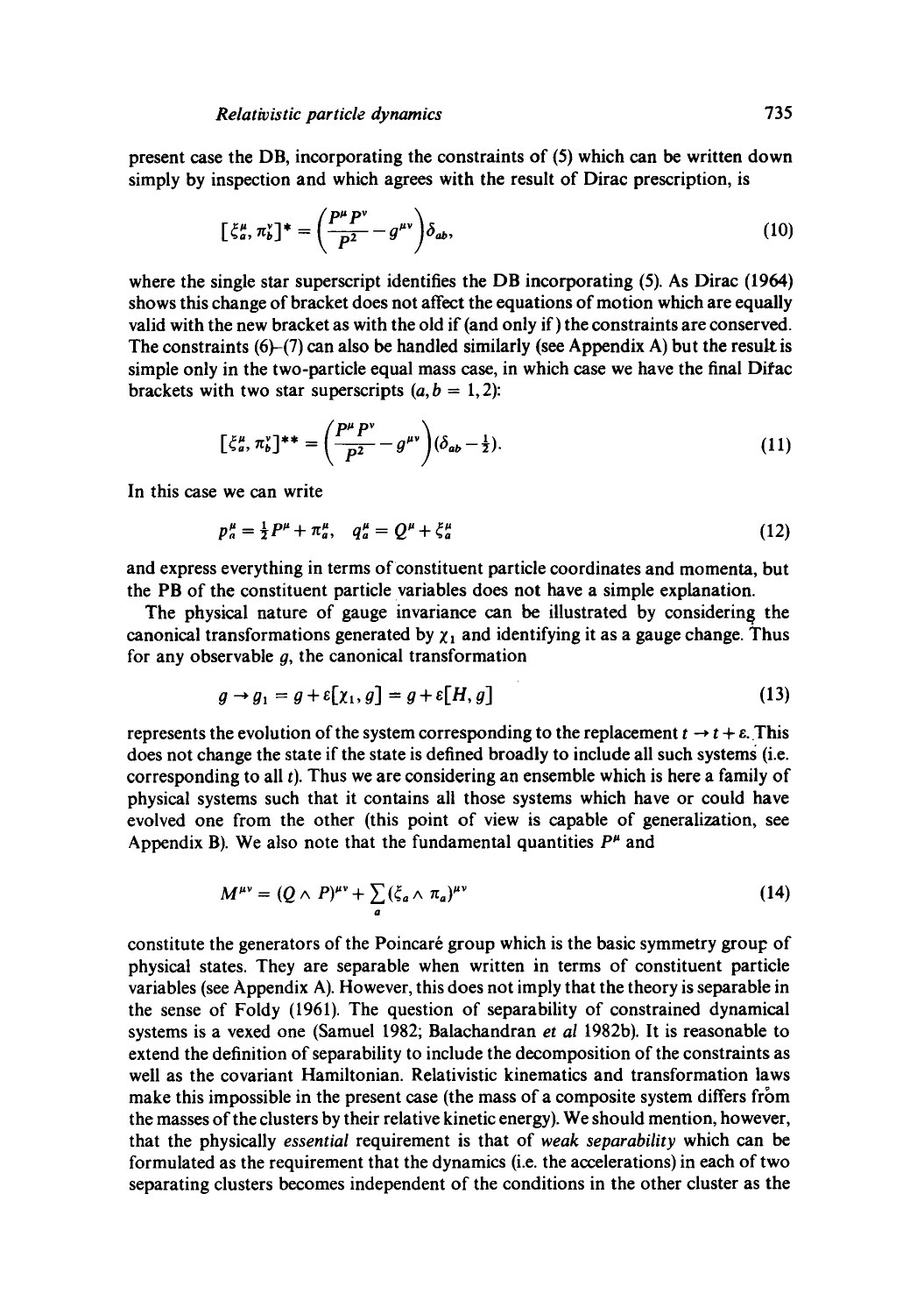intercluster distance goes to infinity (Currie 1966). This condition is easily seen to be satisfied for the present case and, as one can check, a satisfactory scattering theory can be formulated in the present context.

Finally it is perhaps expected that because of the constraints (5), the Dirac brackets involving  $Q^{\mu}$  are all altered, except the one with  $P^{\nu}$ . We get for the changed brackets.

$$
[Q^{\mu}, \xi_a^{\nu}]^* = \xi_a^{\mu} P^{\nu} / P^2, \qquad (15)
$$

$$
[Q^{\mu}, \pi_a^{\nu}]^* = \pi_a^{\mu} P^{\nu} / P^2, \qquad (16)
$$

$$
[Q^{\mu}, Q^{\nu}]^* = \sum_{a} \frac{(\xi_a \wedge \pi_a)^{\mu\nu}}{P^2}.
$$
 (17)

It can be shown that these brackets are not modified by the incorporation of the constraints  $(6)$ –(7) so  $(15)$ – $(17)$  are valid equally well with two-star superscripts. An explicit representation of  $Q^{\mu}$  will be obtained shortly in the quantum case which is what we consider from now on.

In making the transition to quantum theory we simply follow Dirac (1964). We reinterpret the DB incorporating the constraints (5)-(7) (the 'two-star' superscript bracket defined explicitly for the two particle equal mass case by  $(11)$ ) as the quantum bracket i.e.  $-i$  times the commutator of dynamical variables which will now be understood to be linear operators in some linear vector space  $\mathcal{H}$ . (The second class constraints are then to be understood as the definitions of the superfluous variables to be eliminated, if possible). The time development of these operators follows the Heisenberg form of equation of motion. This can be obtained from the quantum analogue of (3) with the bracket appearing there being interpreted as a DB. An explicit representation of  $\mathcal H$  can be obtained as follows. We introduce the usual (non-covariant) internal variables  $(0, \xi_a)$ ,  $(0, \pi_a)$  which agree with  $(\xi_a^{\mu}, \pi_a^{\mu})$  in the subspace of  $P = 0$ states. Then by Lorentz covariance

$$
\xi_a^0 = \frac{\xi_a' \cdot \mathbf{P}}{(P^2)^{1/2}},\tag{18}
$$

$$
\xi_a = \xi'_a + P \frac{\xi'_a \cdot P}{P_0 (P^2)^{1/2} + P^2},\tag{19}
$$

and a similar equation for  $\pi^{\mu}_{a}$ . The primed variables are constrained only by (6) and (7) which must hold identically. In the special case of two equal mass particles they satisfy

$$
\left[\xi'_{ai}, \pi'_{bj}\right] = i\delta_{ij}(\delta_{ab} - \frac{1}{2})\tag{20}
$$

with other commutators vanishing. In the general case, when (7) holds with unknown coefficients, the complete expression for the fundamental commutators is not explicitly known. It is nevertheless possible to show that the relative momenta commute and so do the *differences* of  $\xi$ 's and their mutual commutator takes the form

$$
\left[\xi'_{ai} - \xi'_{bi}, \pi'_{cj}\right] = i(\delta_{ac} - \delta_{bc})\delta_{ij}.\tag{21}
$$

It is then clear that we can take the  $P^{\mu}$  and either N-1 relative momenta or  $N-1$ of the differences of  $\xi$ 's e.g.  $\xi'_1 - \xi'_2$ ,  $\xi'_1 - \xi'_3$ , ....  $\xi'_1 - \xi'_N$  as constituting a com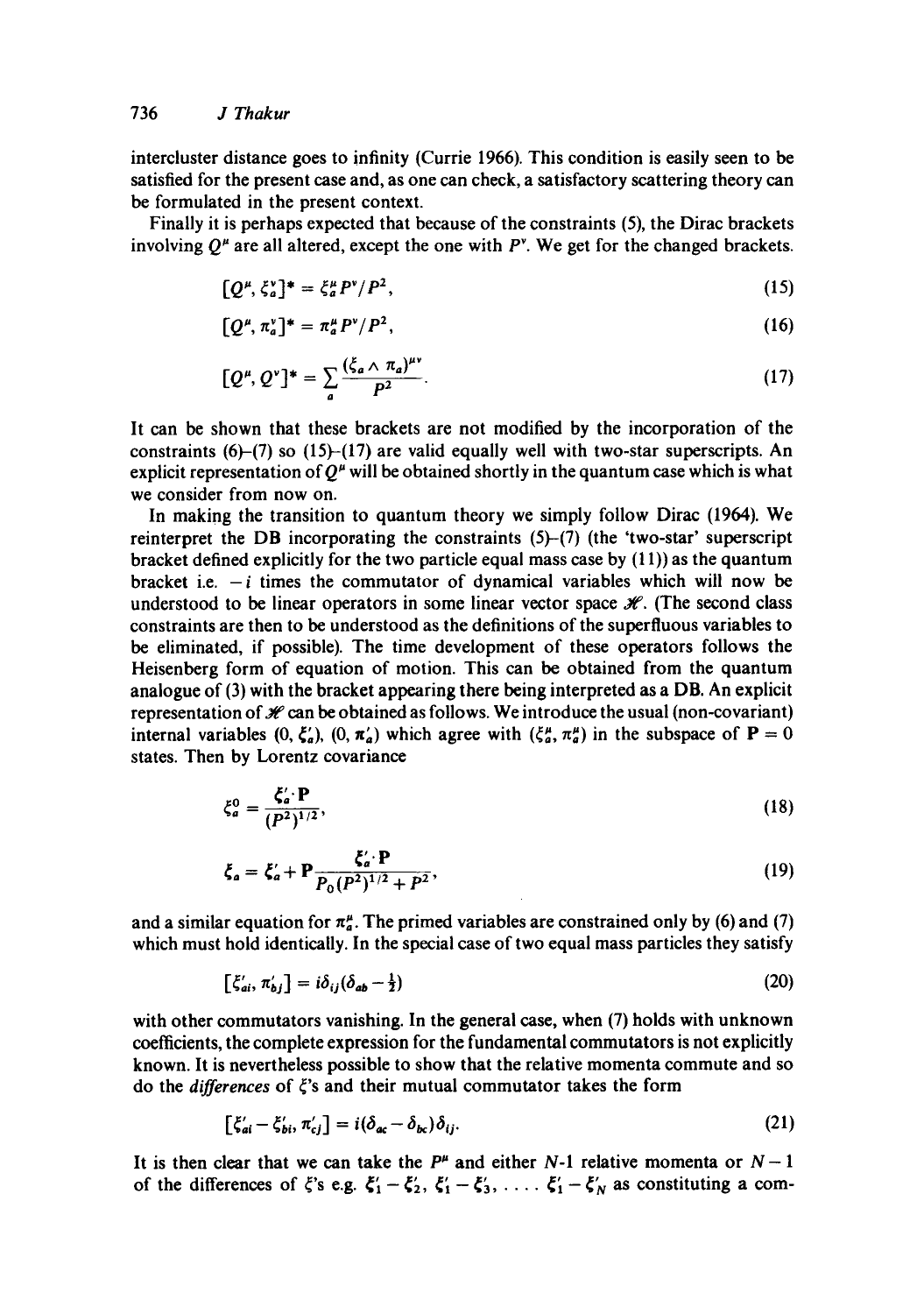plete set of commuting variables and obtain a representation of  $\mathcal{H}$  in the form of  $L^2(R^4 \times R^{3(N-1)})$ . The physical states  $|\phi \rangle$  in  $\mathcal{H}$  satisfy the constraint.

$$
\chi_1|\phi\rangle = 0, \quad \chi_2|\phi\rangle = 0, \tag{22a,b}
$$

and would form a subspace  $\Phi$  of  $\mathcal{H}$  but for the divergence difficulties associated with gauge invariance: the  $L^2$  norm of states satisfying (22a) is infinite. This difficulty is somewhat formal, for to verify (22a) one needs to make an accurate measurement of energy which is not possible in a limited time. It does, however, suggest the need for caution in formal manipulations. Divergence difficulties apart,  $\Phi$  is isomorphic to the familiar Hilbert space of NR quantum mechanics, and this is very satisfying. A rigorous resolution of the divergence difficulty remains to be worked out but, in practical applications, one can simply ignore the CM part of the wavefunction.

The quantum version of  $(15)$ - $(17)$  can then be solved to give in all cases

$$
Q^0 = -i\frac{\partial}{\partial P_0},\tag{23}
$$

$$
\mathbf{Q} = i \frac{\partial}{\partial \mathbf{P}} + \sum_{a} \frac{(\xi_a' \times \pi_a') \times \mathbf{P}}{P_0 \ (P^2)^{1/2} + P^2}.
$$
 (24)

The operators (**J**, **K**) defined in terms of the tensor  $M^{\mu\nu}$  by  $(M^{ij} = \varepsilon_{ijk} J^k$ ,  $K^k = M^{ko}$ ) have the familiar single-particle form when expressed in terms of these variables. They show that the effect of a general Lorentz transformation on the variables  $(\zeta_a', \pi_a')$  is to rotate them and a rotationally invariant function of these variables is actually a world scalar.

We wish to add two more points. Lorentz invariance allows the potential energy form factors to depend on  $P<sup>2</sup>$  apart from any dependence on the relative momenta. Such dependence can arise even for ladder diagrams because of the contribution of antiparticles (which are included in the Feynman propagator and excluded here) or from higher order (crossed) diagrams or from annihilation or recombination type diagrams. Such dependence of the interaction on  $P<sup>2</sup>$  is very awkward for the present theory, since it implies a non-trivial dynamics for the CM which would not satisfy the kinematical constraint  $\dot{Q}^2 = 1$  (thus making inaccessible the time t). A possible solution is discussed in Appendix B. Secondly, we might mention that if a subsidiary constraint  $Q^0 = q^0$  were imposed, then one can show using path integral formalism (Faddeev 1981) that the present formulation is equivalent to one of the Bakamjian and Thomas form (Bakamjian *et al* 1953) with  $q^0$  acting as the time in that form (i.e. one can eliminate  $P_0$ ,  $Q_0$  from the phase space). The constraint (8) ensures that  $P_0 = (\mathbf{P}^2$  $+h^2$ <sup>1/2</sup> where  $h=\sum (m_a^2-\pi_a^2)^{1/2}+V$  and  $P_0$  acts as the Hamiltonian in the Q Bakamjian form. However, manifest covariance is lost in this form, and the observables such as position do not have simple behaviour under Lorentz transformation.

## **3. Spin-half case**

To accomodate the spin-half case, we follow the standard trick of iinearizing the square root type energy operator. We can easily convince ourselves that apart from the sign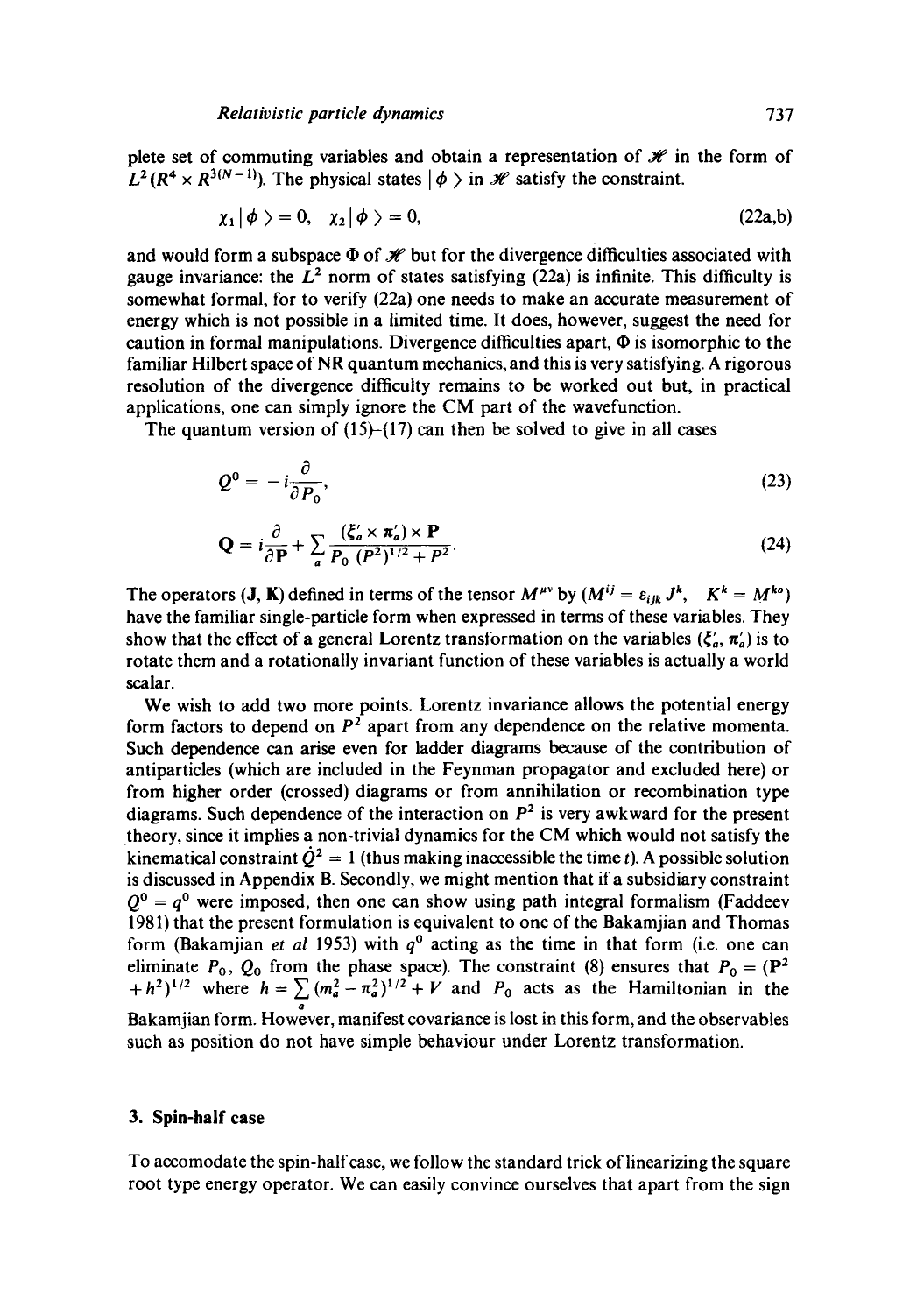ambiguities inherent in the gamma matrices, the unique invariant form for the kinetic energy (KE) operator is

$$
h_a = s_a(-i\gamma_a \cdot \pi_a + \gamma_{sa} m_a), \qquad (25)
$$

where the factor  $s_a$  can be  $\pm 1$ . (Our choice for the Dirac matrices agrees with Gasiorowicz (1967) and where necessary, we have found the so-called high energy or spinor representation as the most convenient). This form is non-Hermitean in general, being the square root of an expression which can become negative for time like  $\pi_a$ . It is sufficient for our purpose that it is relativisticaily invariant and Hermitean in the CM frame. There does not appear to be any deep physical significance in the choice of  $\gamma_{5a}$  multiplying the mass term but the manifest covariance will be lost if the KE is chosen to be of the form  $\alpha_a \cdot \pi'_a + \beta_a m_a$  in the CM frame. (Correct behaviour under space inversion will be shown to hold nevertheless). With the help of a non-unitary Foldy-Wouthuysen (F.W.) transformation, (25) can be written as

$$
h_a = A_a s_a \gamma_{5a} \varepsilon_a A_a^{-1}, \qquad (26)
$$

with  $\varepsilon_a = (m_a^2 - \pi_a^2)^{1/2}$ 

and 
$$
A_a = \frac{i\gamma_{5a}\gamma_a \cdot \pi_a + m_a + \varepsilon_a}{[2\varepsilon_a(\varepsilon_a + m_a)]^{1/2}} = S_a(\mathbf{P})U_a S_a^{-1}(\mathbf{P}),
$$
 (27)

where  $S_a(P)$  is the matrix of the form  $\exp (\mathbf{b} \cdot \mathbf{\alpha}_a/2)$  corresponding to a pure Lorentz transformation taking  $((P^2)^{1/2}, 0)$  to  $(P_0, P)$ , and  $U_a$  is the unitary FW transformation

$$
U_a = \frac{-i\gamma_{sa}\gamma_a\cdot\pi'_a + m_a + \varepsilon'_a}{\left[2\varepsilon'_a(\varepsilon'_a + m_a)\right]^{1/2}}
$$
(28)

with  $\varepsilon'_a = (m_a^2 + \pi_a^2)^{1/2} = \varepsilon_a$ . We can then write the Hamiltonian of free particles as

$$
H_0 = S(\mathbf{P}) U \left[ \sum_a s_a \gamma_{5a} \varepsilon_a' \right] U^{\dagger} S^{-1}(\mathbf{P}) - (P^2)^{1/2}, \qquad (29)
$$

where  $S = \prod S_a$ ,  $U = \prod U_a$ . This form of the Hamiltonian is invariant under the *n*a a parameter transformations

$$
SU \exp\left(i\sum_{a} \theta_{a}\gamma_{5a}\right) U^{\dagger} S^{-1}.
$$
 (30)

We can therefore impose *n* mutually commuting first class constraints

$$
SUs_a \gamma_{\mathfrak{s}_a} U^{\dagger} S^{-1} \approx 1,\tag{31}
$$

in the usual sense of being valid when acting on physical states. The constraints ensure that the KE of each particle is positive for physical states. They also serve another purpose. The dynamical variables  $(\zeta_a', \pi_a')$  are not all independent. One relation is

$$
\sum_{a} \pi'_a \approx 0, \tag{32}
$$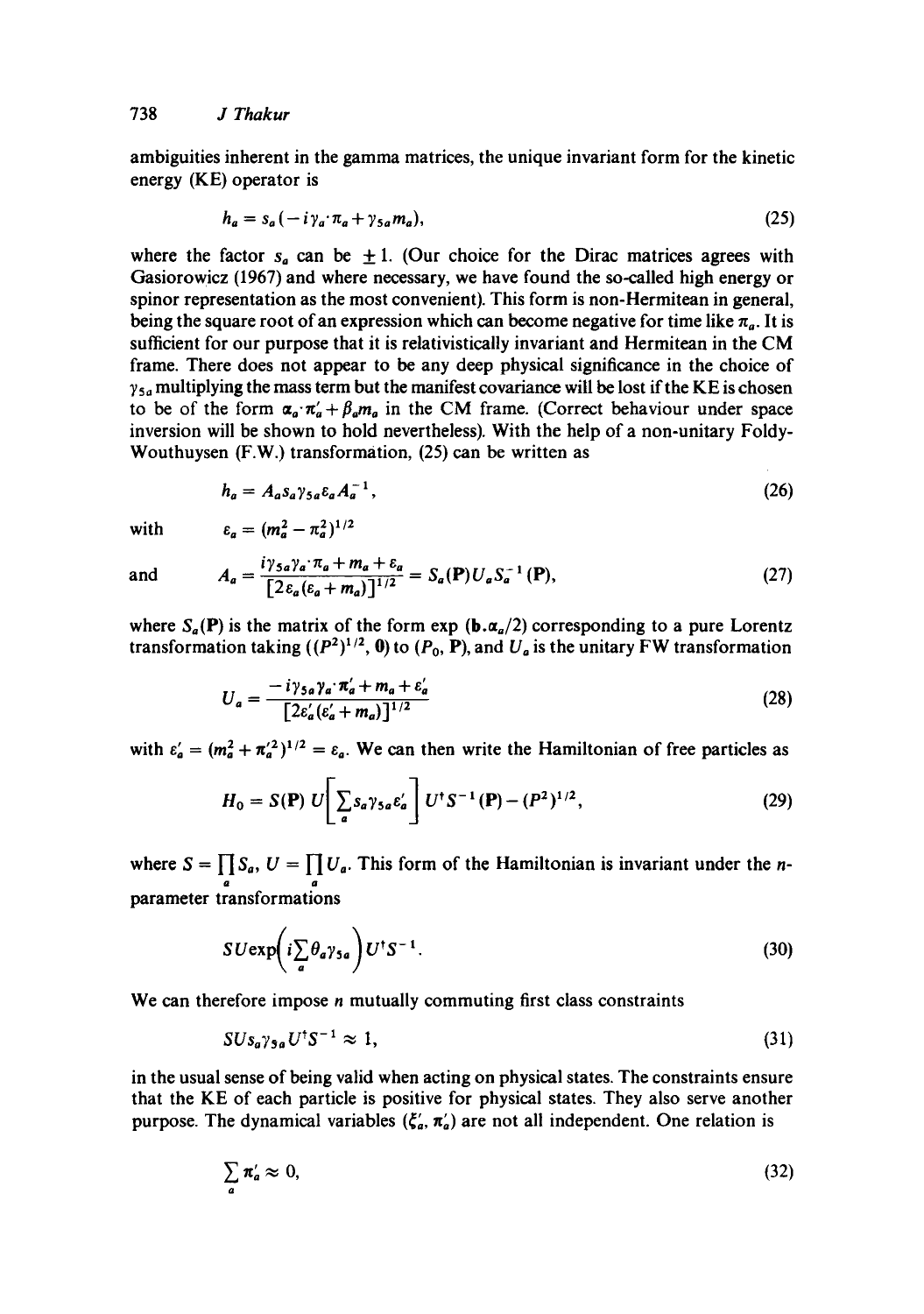which is obviously conserved. The relation conjugate to (32) must involve the coordinates  $\zeta'_a$ , be free of spinorial structure since a matrix constraint implies more than one constraint and should have a vanishing time derivative. This is impossible because of *zitterbewegung* effects and the best that one can achieve is to have a vanishing time derivative for the mean constraint

$$
\bar{\chi} = SU\chi \ U^{\dagger}S^{-1}.
$$
\n(33)

(The nomenclature and the definition of the mean position variables is similar to the one for the usual Dirac equation (Davydov 1966)). Since this type of Hamiltonian does not have a simple interpretation in terms of classical phase space, the usual method of transition to quantum mechanics is inapplicable here and we are free to invent a suitable procedure provided it is physically plausible. Thus we shall say that  $\chi$  is a valid CM constraint if  $[\bar{\chi}, H]$  (calculated with a set of fundamental brackets unconstrained by the CM constraints e.g.  $[\zeta'_{ai}, \pi'_{bi}] = i\delta_{ab}\delta_{ij}$  vanishes. These constraints (32)–(33) can then be incorporated in the fundamental brackets as before and the resulting equations of motion are to be accepted as the correct one. For free particles

$$
\chi = \sum_{a} \{ \varepsilon_a', \zeta' \} \approx 0 \tag{34}
$$

and the derivative of  $\bar{\chi}$  vanishes only because of the first class constraints (31) above. Since these (positivity of  $KE$  and  $CM$  constraint) are both necessary and desirable even when interactions are present, we are forced to retain the invariance (30) and introduce only those interactions which preserve it. However, before introducing the interaction, it is necessary to dispose of some questions.

As the Hamiltonian is non-Hermitean, it is necessary to use an indefinite metric. The metric operator is

$$
\eta = (SS^{\dagger})^{-1}.
$$
\n
$$
(35)
$$

This ensures that the norm of physical states satisfying the constraint (31) automatically comes out positive if the norm is defined in the usual way as

$$
\langle \phi | \phi \rangle = (\eta \phi, \phi). \tag{36}
$$

(This is another reason for the necessity of the constraint (31)). Hermiticity in this metric means that the operator has the form

$$
A = S\overline{A}S^{-1},\tag{37}
$$

where  $\vec{A}$  is Hermitean in the usual sense. The Hamiltonian is thus Hermitean. Invariance under space inversion  $\mathcal I$  is ensured by the condition

$$
H_0(\mathbf{P}, \pi'_a) = PH_0(-\mathbf{P}, -\pi'_a) P^{-1}, \tag{38}
$$

where

$$
P = S(\mathbf{P}) \left( \prod_{a} \gamma_{5a} \right) S^{-1} (-\mathbf{P}). \tag{39}
$$

Time reversal invariance must be described by an antilinear operator to ensure that kinetic energies remain positive. It amounts to the relation (in momentum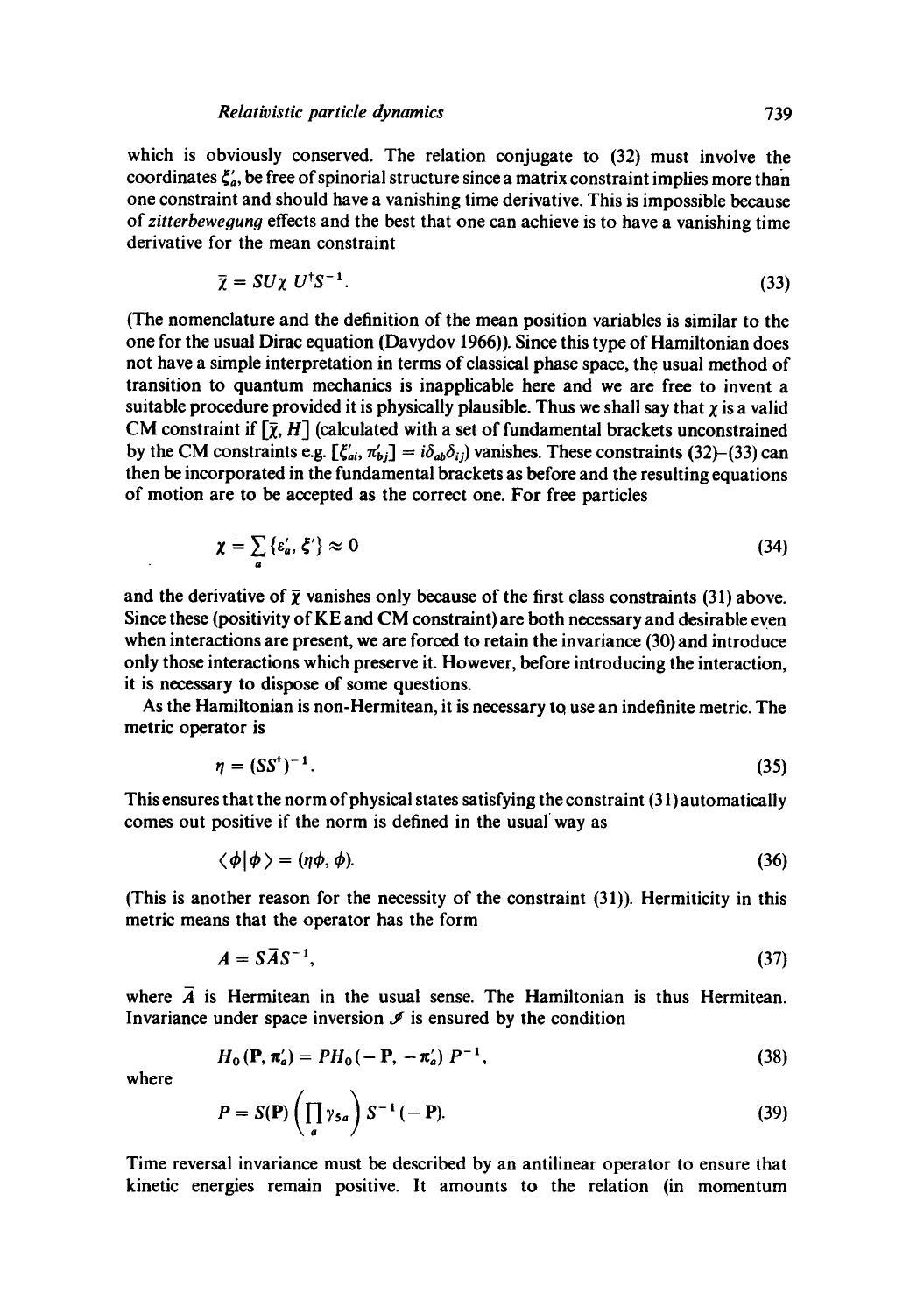representation)

$$
\mathcal{F}H_0 \mathcal{F}^{-1} \equiv TH_0^*(-\mathbf{P}, -\pi_a') T^{-1} = H_0(\mathbf{P}, \pi_a')
$$
 (40)

where, in the spinor representation,

$$
T = S(\mathbf{P}) \left( \prod_a i \alpha_{2a} \right) S^{*-1} (-\mathbf{P}), \tag{41}
$$

 $\mathscr I$  and  $\mathscr T$  are respectively unitary and antiunitary operators. Noting that  $\mathscr I$  and  $\mathscr T$  also carry the instruction of changing the sign of the momenta with them (and complex conjugation in the case of the latter) we see that  $\mathcal{I}^2 = 1$  and  $\mathcal{I}^2 = (-1)^N$  as expected.

We consider now charge conjugation invariance. If the antiparticles are to have a negative internal parity relative to the particles, then they must be described by a negative energy spinor. To keep the kinetic energy positive, we must take  $s_a = -1$  for antiparticles and  $s_a = +1$  for particles. Thus  $s_a$  is an operator (the particleness operator) whose eigenvalues are  $\pm 1$ . This operator commutes with all the usual quantum mechanical variables but is odd under charge conjugation. For the charge conjugation operator we may take

$$
C = S(\mathbf{P}) \left( \prod_{a} \beta_{a} \right) S^{-1}(\mathbf{P}) C_{0}, \qquad (42)
$$

with  $C_0 s_a C_0^{-1} = -s_a$  for all a,  $C_0$  having no space or spinor structure.

The form of the centre of mass coordinates  $Q^{\mu}$  and the six quantities (J, K) constituting the tensor  $M^{\mu\nu}$  must both be modified to take account of the spin of the particles. A suitable form for  $(J, K)$  is

$$
\mathbf{J} = S \left[ i \frac{\partial}{\partial \mathbf{P}} \times \mathbf{P} + \sum_{a} (\zeta_a' \times \pi_a' + \frac{1}{2} \sigma_a) \right] S^{-1}, \tag{43}
$$

$$
\mathbf{K} = S \bigg[ i P_0 \frac{\partial}{\partial \mathbf{P}} + i \mathbf{P} \frac{\partial}{\partial P_0} + \sum_a \frac{\mathbf{P} \times (\xi_a' \times \pi_a' + \frac{1}{2} \sigma_a)}{P_0 + (P^2)^{1/2}} \bigg] S^{-1}.
$$
 (44)

Correspondingly we can define a set of pseudo-Hermitean and covariant centre of mass variables  $Q^{\mu}$  with

$$
Q^0 = -i S \frac{\partial}{\partial P_0} S^{-1}, \qquad (45)
$$

$$
\mathbf{Q} = S \left[ i \frac{\partial}{\partial \mathbf{P}} + \sum_{a} \frac{(\xi_a' \times \pi_a' + \frac{1}{2} \sigma_a) \times \mathbf{P}}{P_0 (P^2)^{1/2} + P^2} \right] S^{-1}.
$$
 (46)

These imply that

$$
M^{\mu\nu} = (Q \wedge P)^{\mu\nu} + \sum_{a} (\xi_a \wedge \pi_a + \frac{1}{2} \sigma_a^{\perp})^{\mu\nu}, \qquad (47)
$$

where

$$
\sigma_a^{\perp \mu \nu} = \sigma_a^{\mu \nu} - \frac{\sigma_a^{\mu \rho} P_\rho P^\nu + \sigma_a^{\rho \nu} P_\rho P^\mu}{P^2},\tag{48}
$$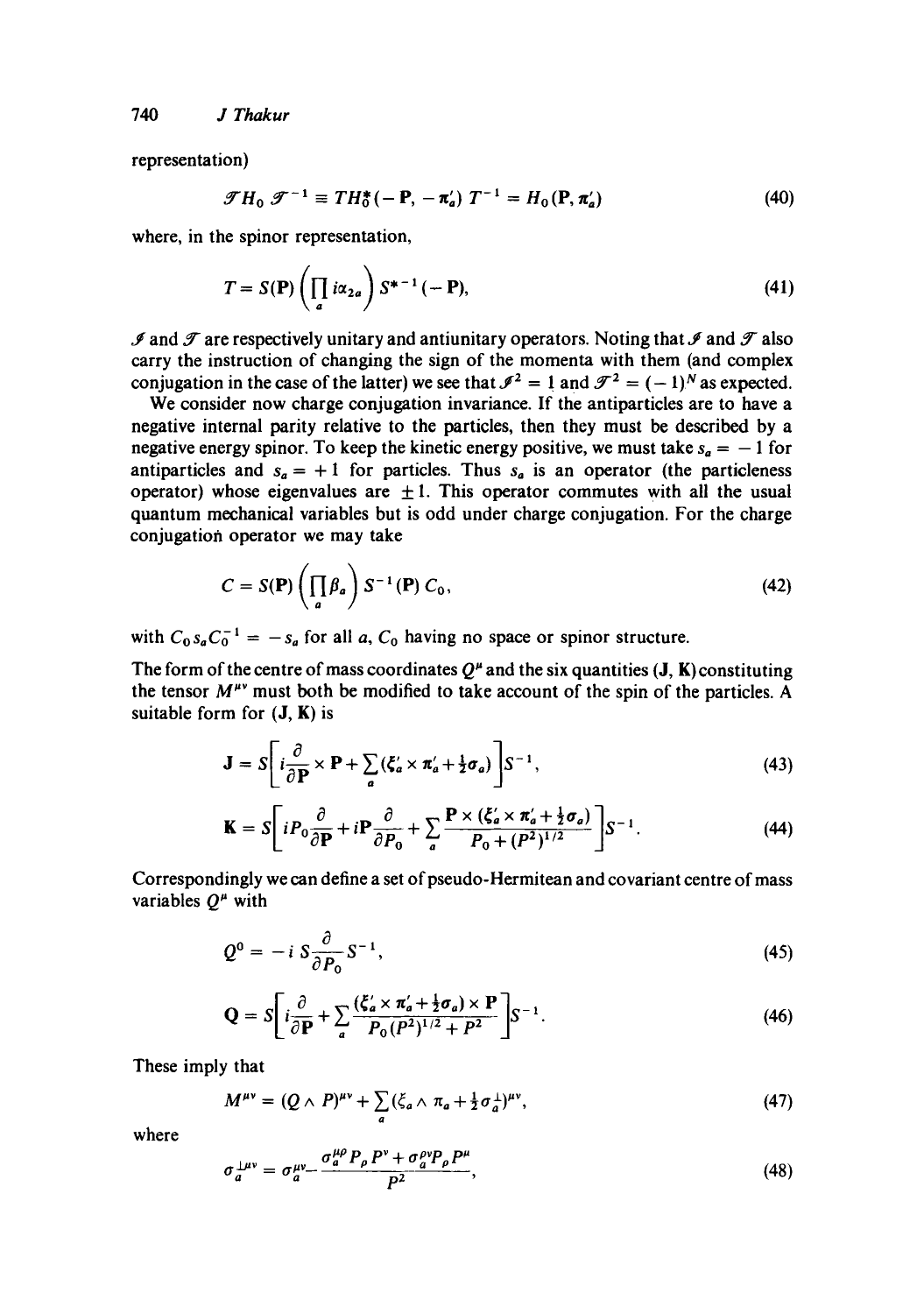is the transverse-transverse part of the spin tensor. The commutation relations  $(15)$ - $(16)$  remain unchanged but equation  $(17)$  is modified in the suggestive manner  $\xi_a \wedge \pi_a \rightarrow \xi_a \wedge \pi_a + \frac{1}{2} \sigma_a^{\perp}.$ 

We now discuss the form of interaction. If we write the Hamiltonian in the form

$$
H = \sum_{a} \left( -i \gamma_a \cdot \pi_a + \gamma_{5a} \, m_a \right) s_a + \overline{V} - (P^2)^{1/2}, \tag{49}
$$

then to preserve the constraints (31) we must choose

$$
\overline{V} = SU V U^{\dagger} S^{-1},\tag{50}
$$

where V must commute with  $\gamma_{5a}$  (for all a). This restricts us to the Dirac matrices 1,  $\sigma_a$ ,  $\gamma_{5a}$ ,  $\gamma_{5a}\sigma_a$ . If we use the constraint (31) (i.e. if we do not distinguish between terms whose matrix elements between physical states is the same even though they can, for example, give rise to differing electromagnetic effects), we are left with a two-body potential of the form

$$
V = V_{ss} + \sigma_1 \cdot V_{ts} + V_{st} \cdot \sigma_2 + \sigma_1 \cdot V \cdot \sigma_2, \qquad (51)
$$

where the form factors  $V_{ss}$  etc are of the form

$$
V_1 + V_2 s_1 s_2, \t\t(52)
$$

and each of the form factors must be constructed from the internal variables such as the  $\pi'$ , the differences of  $\xi'$  etc (and may also be a function of  $P^2$ , see Appendix B). The particular form given above is automatically C-invariant. Parity and time reversal invariance has to be checked separately as in non-relativistic mechanics. It should be noted that the rotational invariance here ensures Lorentz invariance.

The explicit form of the Hamiltonian equation (49) shows that the corresponding wave functions are exactly analogous to those found recently by an approximate solution of the Bethe-Salpeter equation except for a relabelling of the Dirac algebra  $i\gamma \rightarrow \alpha$ ,  $\gamma_5 \rightarrow \beta$  (Thakur 1979, 1983). The Hamiltonian of (49) is, however, different from the Breit Hamiltonian in essentially two respects. First, the use of CM variables automatically ensures invariant masses, thus precluding a difficulty commonly present when constituent particle variables are used (Artru 1984). Our construction is the result of our insistence that the CM move in a straight line even for a composite system of spinning particles. Secondly, our use of mean position variables in constructing the interaction, equation (50), has the consequence that spin-orbit coupling is not a consequence of relativity, rather it is arbitrary and has to be determined from other considerations. More specifically, if the interaction (51) is chosen to be spin independent, then the dynamics remains spin-independent in contrast to, say, Dirac equation. This is the price one has to pay for complete discard of wrong sign spinors (i.e. negative energy spinors for particles or positive energy spinors for antiparticles) even when interaction is present.

Lastly we wish to point out an important difference between the present theory and other approaches. Our construction based as it is on finite dimensional non-unitary representations of the Lorentz group involves indefinite metric and has a manifestly covariant form. Ifa solution exists within a vector space with a positive definite norm, it is unlikely to be manifestly covariant, and what is more important, would be different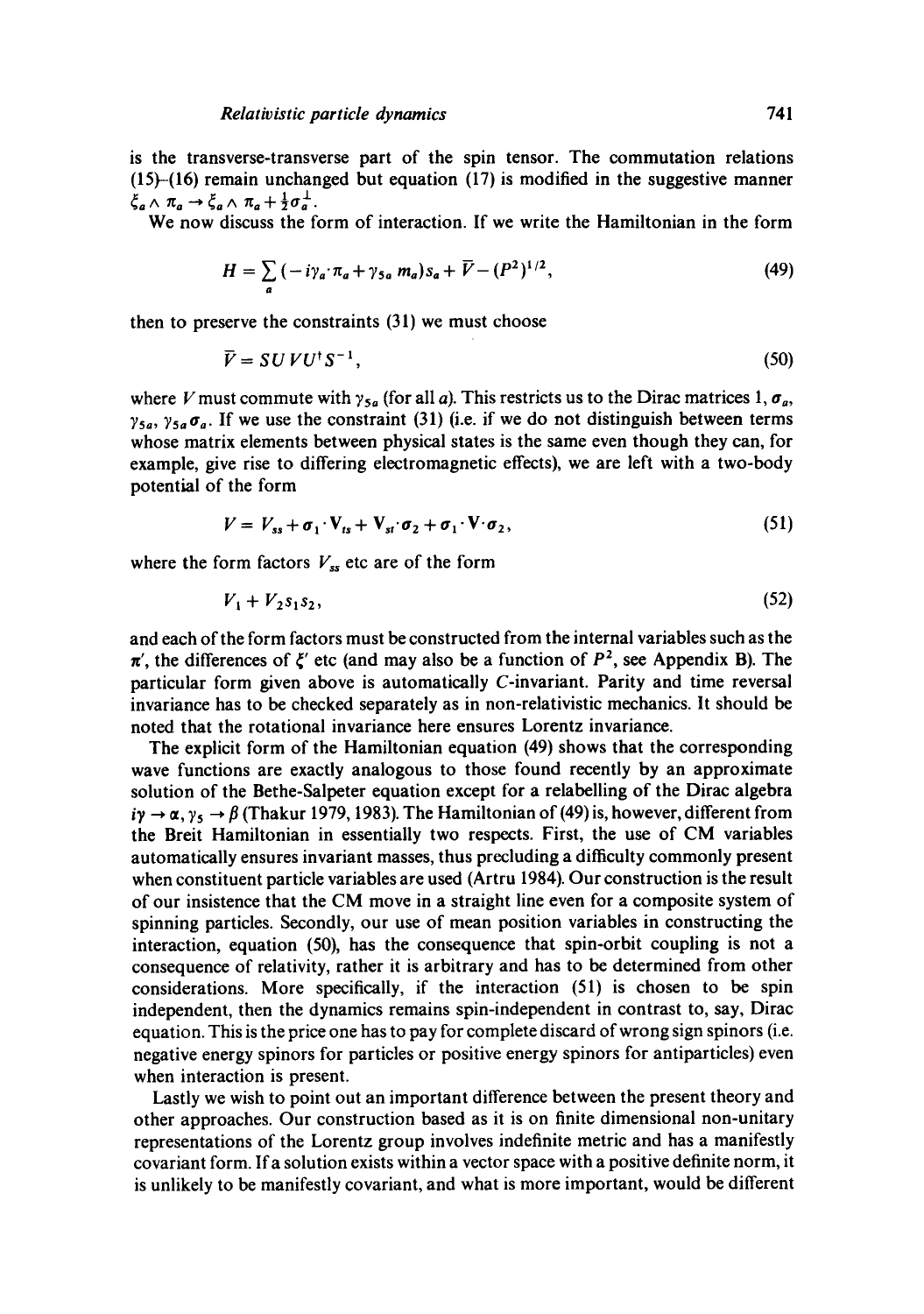from Dirac equation even for free particles. Such a theory can only describe fermions with electromagnetic properties rather different from that of Dirac fermions.

### **Appendix A. CM constraint**

The constraint of equation (7) is conserved if

$$
[H, \sum_{a} (u_a \xi_a^{\mu} + v_a \pi_a^{\mu})] \approx 0,
$$
 (A.1)

where the zero on the right is an arbitrary combination of the expressions (6) and (7) with coefficients  $\mu$  and  $\lambda$  respectively. Evaluating the commutator, we have

$$
[H, u_a] - 2\sum_b \frac{\partial V}{\partial \xi_{ab}^2} (v_a - v_b) = \lambda u_a,
$$
 (A.2)

$$
[H, v_a] - \frac{u_a}{(m_a^2 - \pi_a^2)^{1/2}} = \lambda v_a + \mu.
$$
 (A.3)

We may impose the constraint  $\sum v_a = 0$  in view of the constraint (6). Thus

O

$$
\mu = -\frac{1}{N} \sum_{a} \frac{u_a}{(m_a^2 - \pi_a^2)^{1/2}}.
$$
 (A.4)

Also

$$
\left[H, \sum_{a} u_a\right] = \lambda \sum_{a} u_a. \tag{A.5}
$$

 $\lambda$  represents the freedom of multiplying (7) by an arbitrary function. If we therefore set  $\sum_{a} u_a = 1$ , we get  $\lambda = 0$ . Simple solutions exist only in the cases already mentioned.

If the constituent particle coordinates and momenta are  $q_a$ ,  $p_a$ , we can write

$$
q_a^{\mu} = Q^{\mu} + \xi_a^{\mu} + \frac{v_a}{u_a} \pi_a^{\mu}, \quad p_a^{\mu} = u_a P^{\mu} + \pi_a^{\mu}.
$$
 (A.6)

These ensure that

$$
M_{\mu\nu} = \sum_{a} (q_a \wedge p_a)_{\mu\nu}, \quad P_{\mu} = \sum_{a} p_{a\mu} \tag{A.7}
$$

which may be considered a justification for the actual choice (16). Equation (A.7) ensures that  $M^{\mu\nu}$  and  $P^{\mu}$  are separable in the sense of Foldy.

Finally we shall write down the explicit form of the Dirac bracket incorporating the constraints (6)-(7). Let

$$
\chi_{\mu} = \sum_{a} \pi_{a\mu},\tag{A.8}
$$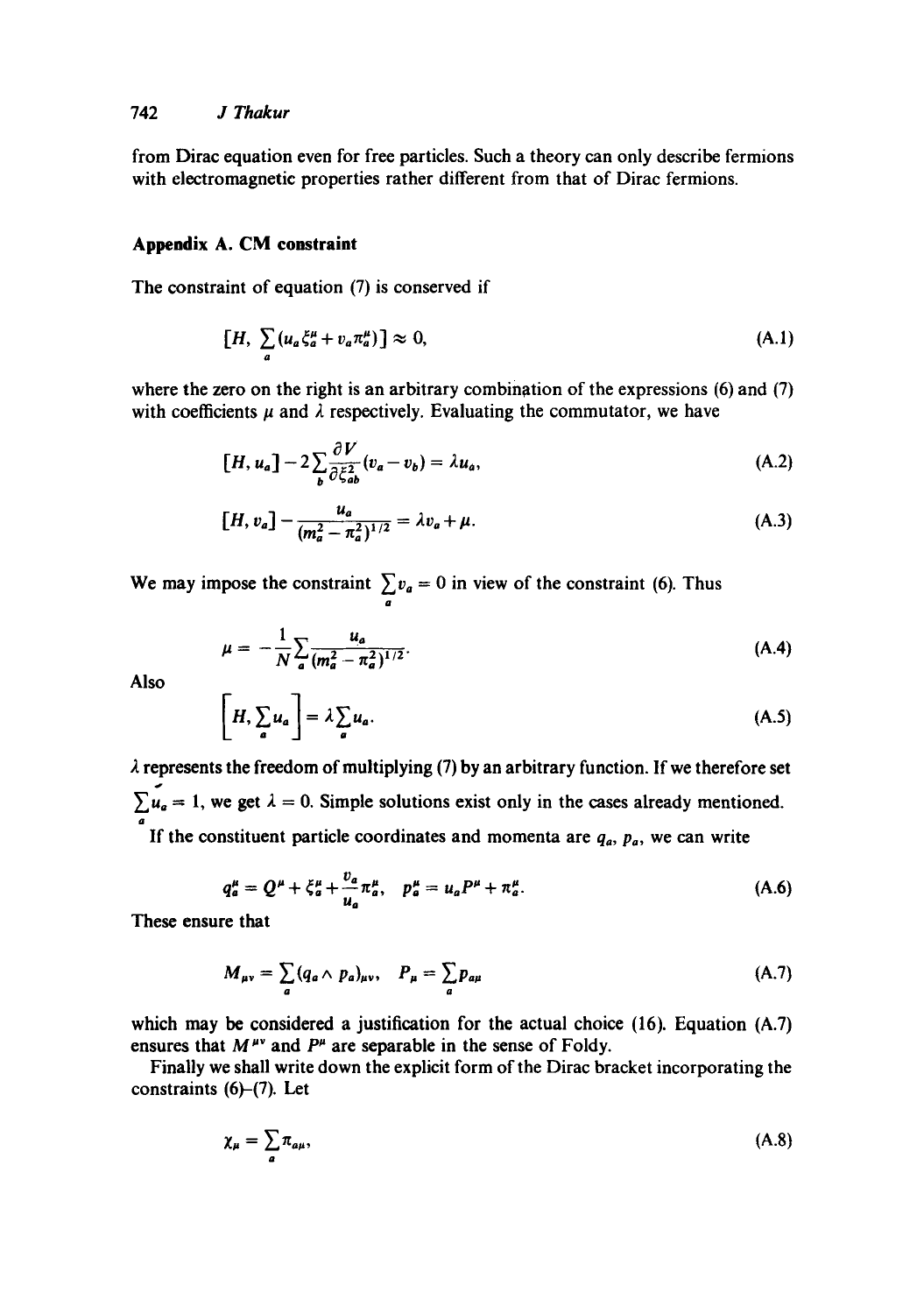*Relativistic particle dynamics* 743

$$
\psi_{\mu} = \sum_{a} (u_a \xi_{a\mu} + v_a \pi_{a\mu}), \tag{A.9}
$$

where  $u_a$  and  $v_a$  are to be regarded as functions of *differences* of  $\zeta$ 's and of  $\pi$ 's. Then

$$
[\chi_{\mu}, \chi_{\nu}]^* = 0, \tag{A.10}
$$

$$
[\chi_{\mu}, \psi_{\nu}]^* = \left(g_{\mu\nu} - \frac{P_{\mu}P_{\nu}}{P^2}\right),\tag{A.11}
$$

and

$$
[\psi_{\mu}, \psi_{\nu}]^* = T_{\mu\nu} = -T_{\nu\mu}, \tag{A.12}
$$

is an unknown expression. Following the general procedure of Dirac (1964) we find

$$
[f,g]^{**} = [f,g]^{*} - [f,\chi_{\mu}]^{*} T^{\mu\nu} [\chi_{\nu}, g]^{*}
$$
  
+ 
$$
[f,\chi_{\mu}]^{*} \left( g^{\mu\nu} - \frac{P^{\mu} P^{\nu}}{P^{2}} \right) [\psi_{\nu}, g]^{*}
$$
  
- 
$$
[f,\psi_{\mu}]^{*} \left( g^{\mu\nu} - \frac{P^{\mu} P^{\nu}}{P^{2}} \right) [\chi_{\nu}, g]^{*}.
$$
 (A.13)

To verify that this bracket vanishes identically if one of the entries is  $\chi_{\mu}$  or  $\psi_{\mu}$ , it is necessary to recall that the constraints (5) are already identities with the single star bracket. Equation (A.13) has the consequence that the unknown quantity  $T_{\mu\nu}$  does not enter the explicit expression of a bracket if either of its entries has a vanishing (single star) bracket with  $\chi_{\mu}$ . This is useful for transition to quantum mechanics.

#### **Appendix B. Potentials depending on total mass**

As pointed out in the text, potential energy form factors chosen to reproduce effects whose origin lies in the domain of field theory are, unlike in the Galilean case, expected to depend on  $P<sup>2</sup>$  also. Such interactions destroy the kinematical nature of the centre of mass (i.e. CM does not move uniformly). Consequently, we cannot use a clock moving with the CM to set up equations of motion and the formalism devised here becomes inapplicable. A possible solution of the difficulty is the following: we enlarge the phase space by introducing two scalars  $\alpha$  and M commuting with all other variables and having

$$
[\alpha, M] = 1. \tag{B.1}
$$

We define the Hamiltonian to be

$$
H = \left[\frac{M^2 - P^2}{2M}\right] + \left[\sum_a (m_a^2 - \pi_a^2)^{1/2} + V - M\right]
$$
 (B.2)

with the first class constraints

$$
P^2 - M^2 \approx 0,\tag{B.3}
$$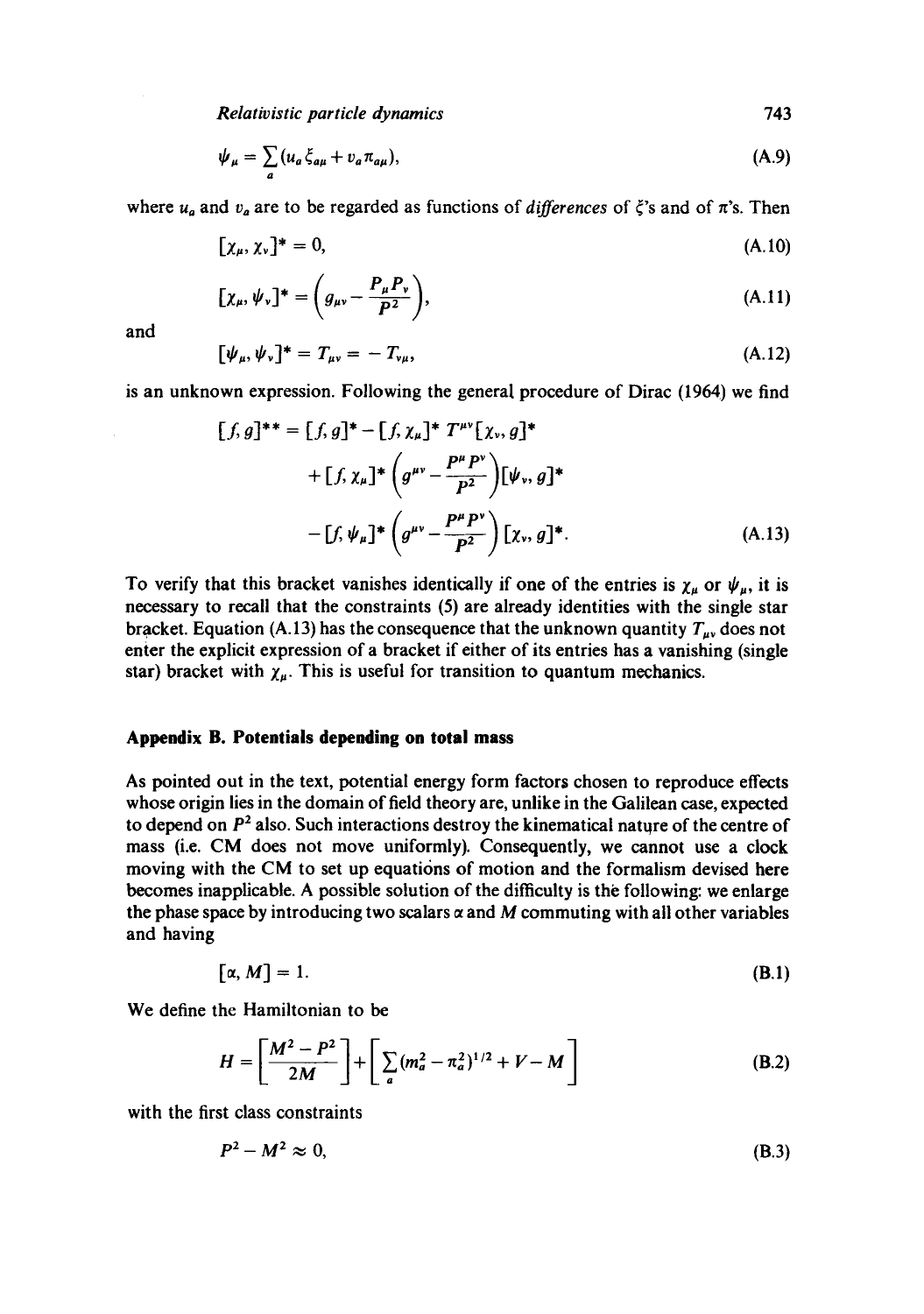*744 J Thakur* 

$$
\sum_{a} (m_a^2 - \pi_a^2)^{1/2} + V - M \approx 0,
$$
 (B.4)

other constraints remaining as before. (One has to demand in addition  $P_0 \ge M > 0$ , this could also be written as a constraint). We now use the extra degree of freedom available to demand that V be independent of  $P<sup>2</sup>$  but may depend on M which we identify with the mass of the composite system. In this manner we can also consistently discuss energy-dependent potentials such as the optical potentials of nuclear physics in a Lorentz invariant manner, while retaining the kinematical nature of the centre of mass. The least satisfactory aspect of this extension is the physical interpretation of  $\alpha$ . This depends on the interpretation of the constraints (B.3) and (B.4) as the generators of local gauge invariance (cf. equation (13)). The first constraint (B.3) is kinematical while the second is dynamical. We shall assume that the local gauge invariance is actually integrable so that one can define an equivalence class of physical systems such that two systems are in this class if their dynamical variables can be connected to each other by gauge transformations generated by (B.3) and (B.4). (These ensure that every system remains gauge-equivalent to every other system into which it can evolve). We shall take the point of view that such a theory describes the ensemble of gauge-equivalent physical systems (i.e. the whole equivalence class rather than one particular element). It then appears that  $\alpha$  is a parameter labelling the elements of this class. This labelling is in general time-dependent ( $\dot{\alpha} = \partial H/\partial M \neq 0$ ) unless the interaction happens to be independent of M. Then  $\alpha$  may be identified with coordinatized proper time, for a change in  $\alpha$  can be exactly compensated by a change in t for arbitrary dynamical variables. This interpretation may be expected to be approximately valid if the interaction depends on M only weakly. Interactions which depend on M arise only when complex relativistic systems (which can temporarily lose their identity) are considered and the description of such systems in relativistic particle dynamics cannot entirely parallel non-relativistic mechanics. We should add that the above ideas are easily taken over to quantum mechanics.

## **References**

- Artru X 1984 *Phys. Rev.* D29 1279
- Bakamjian B and Thomas L H 1953 *Phys. Rev.* 92 1300
- Balachandran A Pet *at* 1982a *Nuovo Cimento* A67 121
- Balachandran A P, Dominici D, Marmo G, Mukunda N, Nilsson J, Samuel J, Sudarshan E C G and Zaccaria F 1982b *Phys. Rev.* D26 3492
- Currie D G 1963 *J. Math. Phys.* 4 1470
- Currie D G 1966 *Phys. Reo.* 142 817
- Currie D G, Jordan T F and Sudarshan E C G 1963 *Rev. Mod. Phys.* 35 350
- Davydov A S 1966 *Quantum mechanics* (Michigan: NEO Press)
- Dirac P A M 1949 *Rev. MOd. Phys.* 21 392
- Dirac P A M 1964 *Lectures on quantum mechanics* (New York: Yeshiva University)
- Faddeev L D 1981 *Methods infield theory: Les* Houches 1975 (eds) R Balian and J Zinn-Justin (Singapore: World Scientific) p. 37
- Foldy L L 1961 *Phys. Reo.* 122 275
- Gasiorowicz S 1967 *Elementary particle physics* (New York: Wiley)
- King M J and Rohrlich F 1980 *Ann. Phys. (N.Y.)* 130 350
- Komar A 1978 *Phys. Rev.* DI8 1881, 1887, 3617
- Leutwyler H 1965 *Nuovo Cimento* 37 556